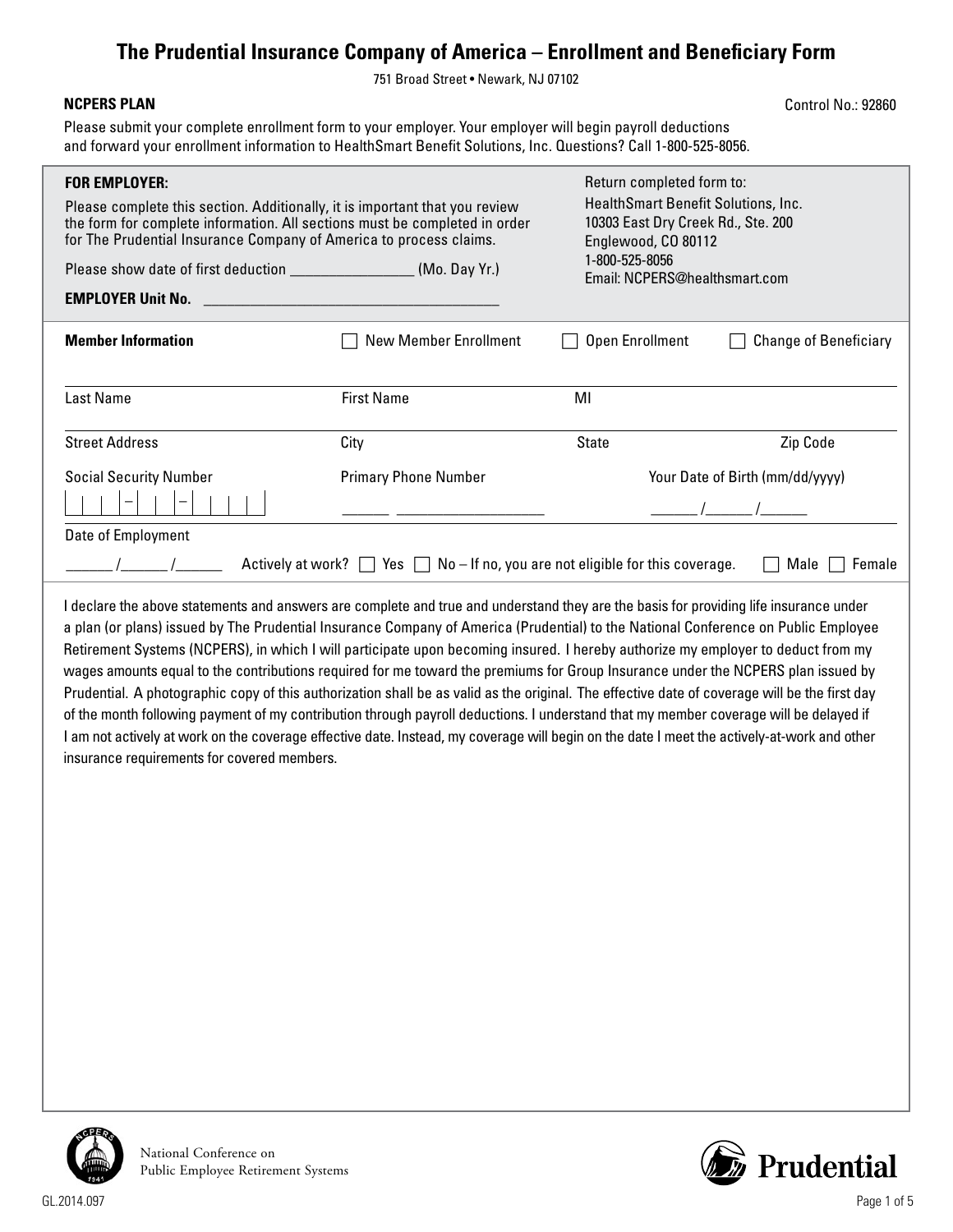| <b>Member Information</b> |                   |    | $\overline{\phantom{0}}$<br>- |
|---------------------------|-------------------|----|-------------------------------|
| Last Name                 | <b>First Name</b> | MI | <b>Social Security Number</b> |

**For residents of all states except Alabama, the District of Columbia, Florida, Kentucky, Maryland, New Jersey, New York, Pennsylvania, Puerto Rico, Rhode Island, Utah, Vermont, Virginia, and Washington; WARNING:** Any person who knowingly and with intent to injure, defraud, or deceive any insurance company or other person, or knowing that he is facilitating commission of a fraud, submits incomplete, false, fraudulent, deceptive or misleading facts or information when filing an insurance application or a statement of claim for payment of a loss or benefit commits a fraudulent insurance act, is/may be guilty of a crime and may be prosecuted and punished under state law. Penalties may include fines, civil damages and criminal penalties, including confinement in prison. In addition, an insurer may deny insurance benefits if false information materially related to a claim was provided by the applicant or if the applicant conceals, for the purpose of misleading, information concerning any fact material thereto.

**ALABAMA RESIDENTS –** Any person who knowingly presents a false or fraudulent claim for payment of a loss or benefit or who knowingly presents false information in an application for insurance is guilty of a crime and may be subject to restitution fines or confinement in prison, or any combination thereof.

**DISTRICT OF COLUMBIA and RHODE ISLAND RESIDENTS –** Any person who knowingly presents a false or fraudulent claim for payment of a loss or benefit or knowingly presents false information in an application for insurance is guilty of a crime and may be subject to fines and confinement in prison.

**KENTUCKY RESIDENTS –** Any person who knowingly and with intent to defraud any insurance company or other person files an application for insurance containing any materially false information or conceals, for the purpose of misleading, information concerning any fact material thereto commits a fraudulent insurance act, which is a crime.

**MARYLAND RESIDENTS –** Any person who knowingly or willfully presents a false or fraudulent claim for payment of a loss or benefit or who knowingly or willfully presents false information in an application for insurance is guilty of a crime and may be subject to fines and confinement in prison.

**NEW JERSEY RESIDENTS –** Any person who includes any false or misleading information on an application for an insurance policy is subject to criminal and civil penalties.

**PENNSYLVANIA and UTAH RESIDENTS** – Any person who knowingly and with intent to defraud any insurance company or other person files an application for insurance or statement of claim containing any materially false information or conceals for the purpose of misleading, information concerning any material fact thereto commits a fraudulent insurance act, which is a crime and subjects such person to criminal and civil penalties.

**PUERTO RICO RESIDENTS –** Any person who knowingly and with the intention of defrauding presents false information in an insurance application, or presents, helps, or causes the presentation of a fraudulent claim for the payment of a loss or any other benefit, or presents more than one claim for the same damage or loss, shall incur a felony and, upon conviction, shall be sanctioned for each violation by a fine of not less than five thousand dollars (\$5,000) and not more than ten thousand dollars (\$10,000), or a fixed term of imprisonment for three (3) years, or both penalties. Should aggravating circumstances [be] present, the penalty thus established may be increased to a maximum of five (5) years, if extenuating circumstances are present, it may be reduced to a minimum of two (2) years.

**VERMONT RESIDENTS –** Any person who knowingly presents a false or fraudulent claim for payment of a loss or knowingly makes a false statement in an application for insurance may be guilty of a criminal offense under state law.

**VIRGINIA RESIDENTS –** Any person who knowingly and with intent to injure, defraud, or deceive any insurance company or other person, or knowing that he is facilitating commission of a fraud, submits incomplete, false, fraudulent, deceptive or misleading facts or information when filing a statement of claim for payment of a loss or benefit may have violated state law, is guilty of a crime and may be prosecuted and punished under state law. Penalties may include fines, civil damages and criminal penalties, including confinement in prison. In addition, an insurer may deny insurance benefits if false information materially related to a claim was provided by the applicant or if the applicant conceals, for the purpose of misleading, information concerning any fact material thereto.

**WASHINGTON RESIDENTS –** Any person who knowingly provides false, incomplete, or misleading information to an insurance company for the purpose of defrauding the company commits a crime. Penalties include imprisonment, fines, and denial of insurance benefits.

**Accelerated Death Benefit option is a feature that is made available to group life insurance participants. It is not a health, nursing home, or long-term care insurance benefit and is not designed to eliminate the need for those types of insurance coverage. The death benefit is reduced by the amount of the accelerated death benefit paid. There is no administrative fee to accelerate benefits. Receipt of accelerated death benefits may affect eligibility for public assistance and may be taxable. The federal income tax treatment of payments made under this rider depends upon whether the insured is the recipient of the benefits and is considered terminally ill. You may wish to seek professional tax advice before exercising this option.**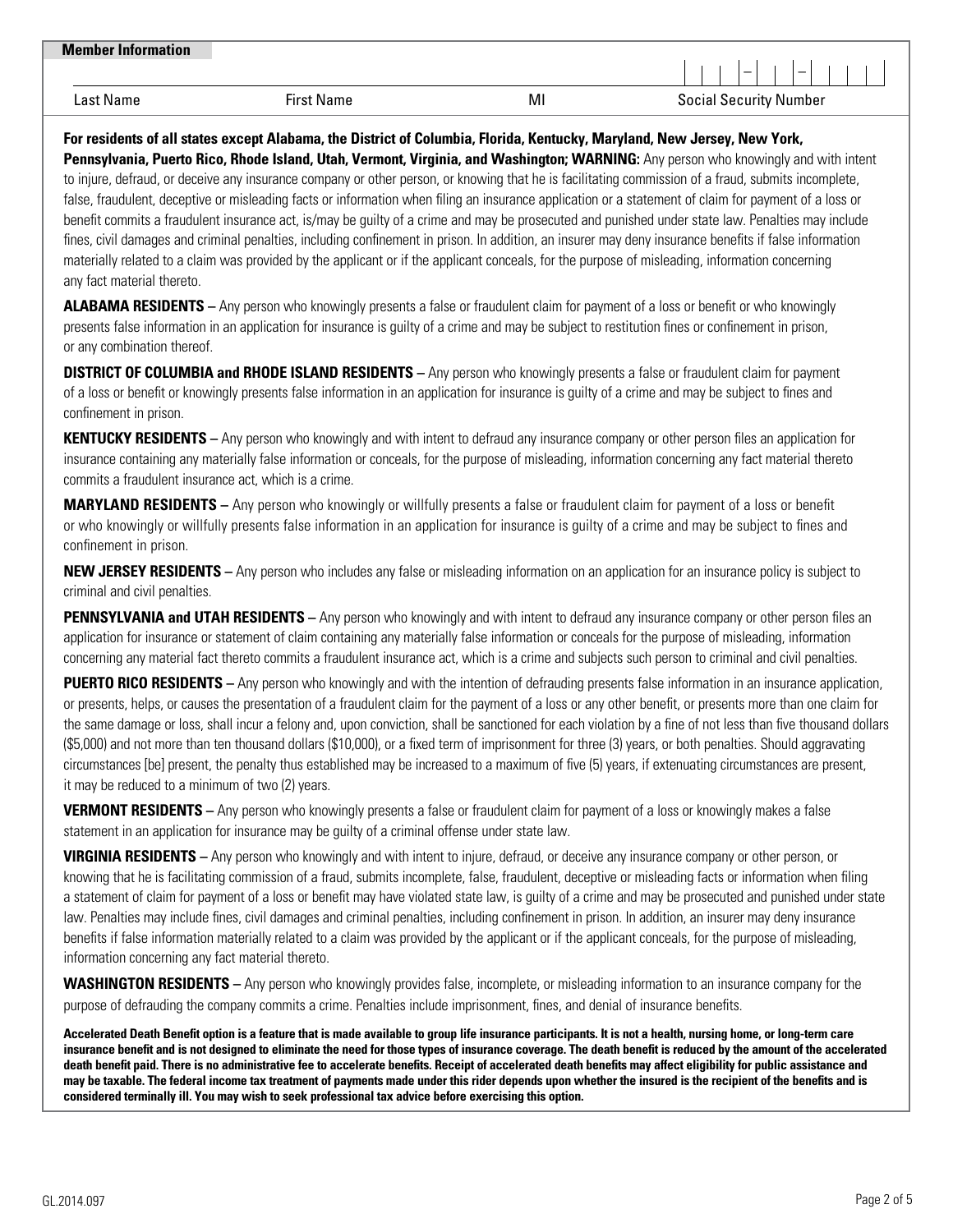| <b>Member Information</b>                                                                                                                                                                                                                                                                                                                                                                                                                                                                                                                                                                                |                                                                                                                                                                                                                                |
|----------------------------------------------------------------------------------------------------------------------------------------------------------------------------------------------------------------------------------------------------------------------------------------------------------------------------------------------------------------------------------------------------------------------------------------------------------------------------------------------------------------------------------------------------------------------------------------------------------|--------------------------------------------------------------------------------------------------------------------------------------------------------------------------------------------------------------------------------|
|                                                                                                                                                                                                                                                                                                                                                                                                                                                                                                                                                                                                          |                                                                                                                                                                                                                                |
| <b>Last Name</b><br><b>First Name</b>                                                                                                                                                                                                                                                                                                                                                                                                                                                                                                                                                                    | MI<br><b>Social Security Number</b>                                                                                                                                                                                            |
| <b>FLORIDA RESIDENTS</b> - Any person who knowingly and with intent to injure, defraud, or deceive any insurer files a statement of claim or an<br>application containing any false, incomplete, or misleading information is guilty of a felony of the third degree.                                                                                                                                                                                                                                                                                                                                    |                                                                                                                                                                                                                                |
| <b>NEW YORK RESIDENTS</b> – Any person who knowingly and with intent to defraud any insurance company or other person files an application for<br>insurance or statement of claim containing any materially false information, or conceals for the purpose of misleading, information concerning any fact<br>material thereto, commits a fraudulent insurance act, which is a crime, and shall also be subject to a civil penalty not to exceed five thousand dollars<br>and the stated value of the claim for each such violation. This notice ONLY applies to accident and disability income coverage. |                                                                                                                                                                                                                                |
| I have read and understand the terms and requirements of the fraud warnings included as part of this form.                                                                                                                                                                                                                                                                                                                                                                                                                                                                                               |                                                                                                                                                                                                                                |
|                                                                                                                                                                                                                                                                                                                                                                                                                                                                                                                                                                                                          | Date and the contract of the contract of the contract of the contract of the contract of the contract of the contract of the contract of the contract of the contract of the contract of the contract of the contract of the c |
| FOR INSUREDS WHO RESIDE IN MICHIGAN OR MINNESOTA ONLY- If you wish to enroll your spouse, domestic partner, and/or eligible child<br>18 years of age or older for Dependent Group Decreasing Term Life and/or Accidental Death and Dismemberment Insurance coverage(s), your spouse,<br>domestic partner, and/or each of your eligible children age 18 years or older must consent to such coverage by signing and dating this consent in the<br>appropriate space(s) below.                                                                                                                             |                                                                                                                                                                                                                                |
|                                                                                                                                                                                                                                                                                                                                                                                                                                                                                                                                                                                                          |                                                                                                                                                                                                                                |
|                                                                                                                                                                                                                                                                                                                                                                                                                                                                                                                                                                                                          |                                                                                                                                                                                                                                |
|                                                                                                                                                                                                                                                                                                                                                                                                                                                                                                                                                                                                          |                                                                                                                                                                                                                                |
|                                                                                                                                                                                                                                                                                                                                                                                                                                                                                                                                                                                                          |                                                                                                                                                                                                                                |
|                                                                                                                                                                                                                                                                                                                                                                                                                                                                                                                                                                                                          |                                                                                                                                                                                                                                |
|                                                                                                                                                                                                                                                                                                                                                                                                                                                                                                                                                                                                          |                                                                                                                                                                                                                                |
|                                                                                                                                                                                                                                                                                                                                                                                                                                                                                                                                                                                                          |                                                                                                                                                                                                                                |
|                                                                                                                                                                                                                                                                                                                                                                                                                                                                                                                                                                                                          |                                                                                                                                                                                                                                |
|                                                                                                                                                                                                                                                                                                                                                                                                                                                                                                                                                                                                          |                                                                                                                                                                                                                                |
|                                                                                                                                                                                                                                                                                                                                                                                                                                                                                                                                                                                                          |                                                                                                                                                                                                                                |
|                                                                                                                                                                                                                                                                                                                                                                                                                                                                                                                                                                                                          |                                                                                                                                                                                                                                |
|                                                                                                                                                                                                                                                                                                                                                                                                                                                                                                                                                                                                          |                                                                                                                                                                                                                                |
|                                                                                                                                                                                                                                                                                                                                                                                                                                                                                                                                                                                                          |                                                                                                                                                                                                                                |
| Please indicate your Primary and Contingent beneficiary designations on the reverse side.                                                                                                                                                                                                                                                                                                                                                                                                                                                                                                                |                                                                                                                                                                                                                                |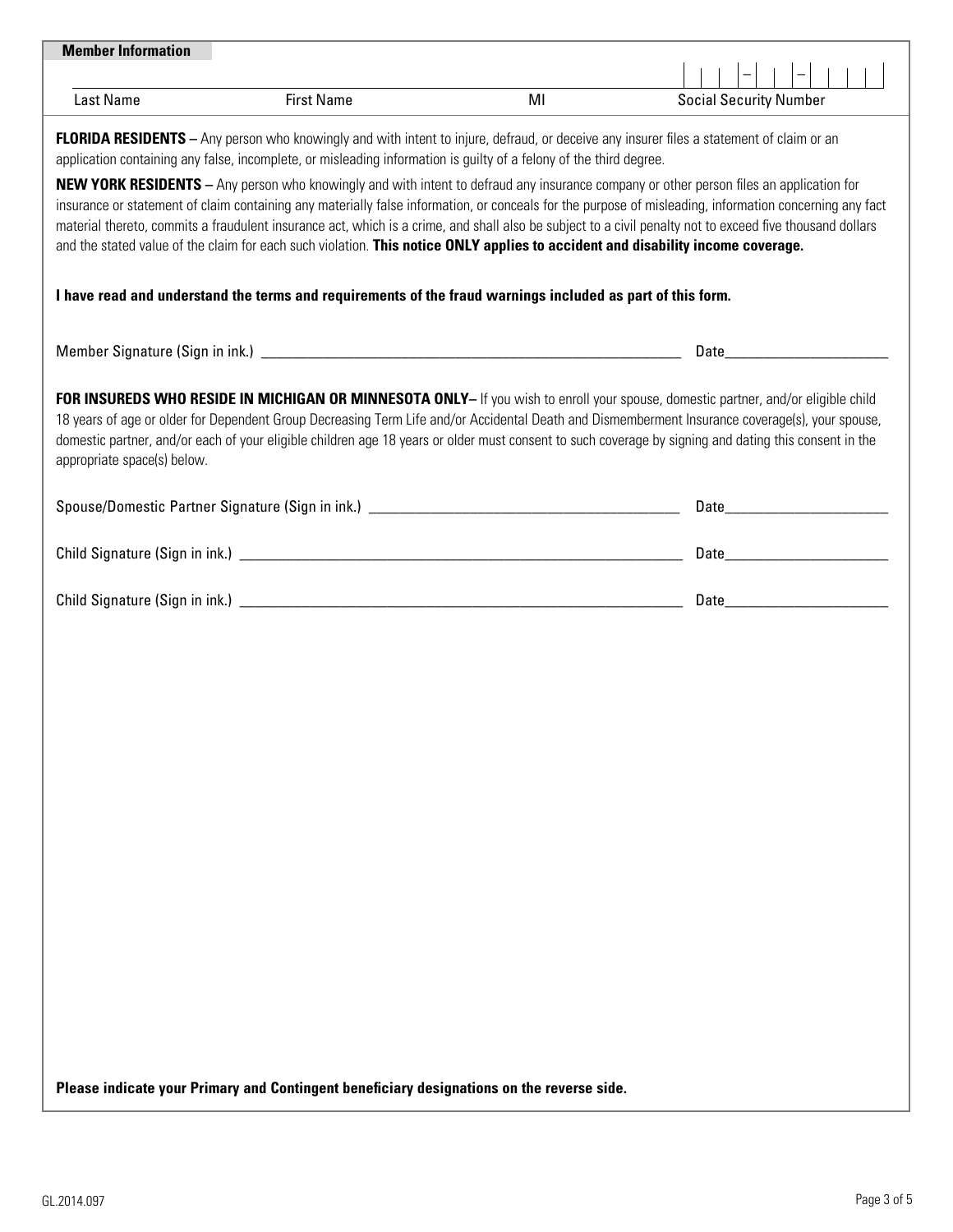|                               |                                                                                                                                                                                                                                                                                                                                                                                                                                                                                                                                             | Primary Denenciary Designation |                         |                                                                                                                                                                                  |
|-------------------------------|---------------------------------------------------------------------------------------------------------------------------------------------------------------------------------------------------------------------------------------------------------------------------------------------------------------------------------------------------------------------------------------------------------------------------------------------------------------------------------------------------------------------------------------------|--------------------------------|-------------------------|----------------------------------------------------------------------------------------------------------------------------------------------------------------------------------|
| <b>Member Information</b>     |                                                                                                                                                                                                                                                                                                                                                                                                                                                                                                                                             |                                |                         |                                                                                                                                                                                  |
|                               |                                                                                                                                                                                                                                                                                                                                                                                                                                                                                                                                             |                                |                         |                                                                                                                                                                                  |
| <b>Last Name</b>              | <b>First Name</b>                                                                                                                                                                                                                                                                                                                                                                                                                                                                                                                           |                                | ΜI                      | <b>Social Security Number</b>                                                                                                                                                    |
|                               |                                                                                                                                                                                                                                                                                                                                                                                                                                                                                                                                             |                                |                         |                                                                                                                                                                                  |
|                               | Member Beneficiary Designations (to be completed by member or assignee, if assigned)                                                                                                                                                                                                                                                                                                                                                                                                                                                        |                                |                         |                                                                                                                                                                                  |
|                               | Please designate at least one primary beneficiary. Use a separate sheet if you want to name more than two primary beneficiaries. If designating a Trust, Estate, or Corporation,<br>one primary beneficiary is designated, settlement will be made in equal shares to the designated beneficiaries (or beneficiary) who are then still living, unless their shares are<br>specified. If there is no named beneficiary, or no beneficiary survives the insured, settlement will be made in accordance with the terms of your Group Contract. |                                |                         | please complete the corresponding fields. Do not name a beneficiary for Dependent Group Decreasing Term Life coverage; these benefits are paid to you while living. If more than |
| <b>Primary Beneficiary</b>    |                                                                                                                                                                                                                                                                                                                                                                                                                                                                                                                                             |                                |                         |                                                                                                                                                                                  |
| Last Name                     | <b>First Name</b>                                                                                                                                                                                                                                                                                                                                                                                                                                                                                                                           | MI                             |                         | Telephone Number                                                                                                                                                                 |
|                               |                                                                                                                                                                                                                                                                                                                                                                                                                                                                                                                                             |                                |                         |                                                                                                                                                                                  |
| Social Security Number        | Date of Birth                                                                                                                                                                                                                                                                                                                                                                                                                                                                                                                               | Relationship                   |                         | Percentage                                                                                                                                                                       |
|                               |                                                                                                                                                                                                                                                                                                                                                                                                                                                                                                                                             |                                |                         |                                                                                                                                                                                  |
| <b>Street Address</b>         | City                                                                                                                                                                                                                                                                                                                                                                                                                                                                                                                                        | State                          |                         | ZIP                                                                                                                                                                              |
| Check one, if applicable:     | $\Box$ Trust<br>$\Box$ Estate                                                                                                                                                                                                                                                                                                                                                                                                                                                                                                               | Corporation                    | Entity Name:            |                                                                                                                                                                                  |
| Tax ID #/Tax Exempt #         | Creation/Incorporation/Formation Date                                                                                                                                                                                                                                                                                                                                                                                                                                                                                                       |                                | Telephone Number        | Percentage                                                                                                                                                                       |
|                               |                                                                                                                                                                                                                                                                                                                                                                                                                                                                                                                                             |                                |                         |                                                                                                                                                                                  |
| <b>Street Address</b>         | City                                                                                                                                                                                                                                                                                                                                                                                                                                                                                                                                        |                                | <b>State</b>            | <b>ZIP</b>                                                                                                                                                                       |
| <b>Primary Beneficiary</b>    |                                                                                                                                                                                                                                                                                                                                                                                                                                                                                                                                             |                                |                         |                                                                                                                                                                                  |
| Last Name                     | First Name                                                                                                                                                                                                                                                                                                                                                                                                                                                                                                                                  | MI                             |                         | Telephone Number                                                                                                                                                                 |
|                               |                                                                                                                                                                                                                                                                                                                                                                                                                                                                                                                                             |                                |                         |                                                                                                                                                                                  |
| <b>Social Security Number</b> | Date of Birth                                                                                                                                                                                                                                                                                                                                                                                                                                                                                                                               | Relationship                   |                         | Percentage                                                                                                                                                                       |
|                               |                                                                                                                                                                                                                                                                                                                                                                                                                                                                                                                                             |                                |                         |                                                                                                                                                                                  |
| <b>Street Address</b>         | City                                                                                                                                                                                                                                                                                                                                                                                                                                                                                                                                        | State                          |                         | ZIP                                                                                                                                                                              |
| Check one, if applicable:     | $\Box$ Estate<br>$\Box$ Trust                                                                                                                                                                                                                                                                                                                                                                                                                                                                                                               | Corporation                    | Entity Name:            |                                                                                                                                                                                  |
| Tax ID #/Tax Exempt #         | Creation/Incorporation/Formation Date                                                                                                                                                                                                                                                                                                                                                                                                                                                                                                       |                                | <b>Telephone Number</b> | Percentage                                                                                                                                                                       |
| <b>Street Address</b>         | City                                                                                                                                                                                                                                                                                                                                                                                                                                                                                                                                        |                                | <b>State</b>            | ZIP                                                                                                                                                                              |
|                               |                                                                                                                                                                                                                                                                                                                                                                                                                                                                                                                                             |                                |                         |                                                                                                                                                                                  |
|                               |                                                                                                                                                                                                                                                                                                                                                                                                                                                                                                                                             |                                |                         |                                                                                                                                                                                  |

Member Signature (Sign in ink.) \_\_\_\_\_\_\_\_\_\_\_\_\_\_\_\_\_\_\_\_\_\_\_\_\_\_\_\_\_\_\_\_\_\_\_\_\_\_\_\_\_\_\_\_\_\_\_\_\_\_\_\_\_\_ Date\_\_\_\_\_\_\_\_\_\_\_\_\_\_\_\_\_\_\_\_\_